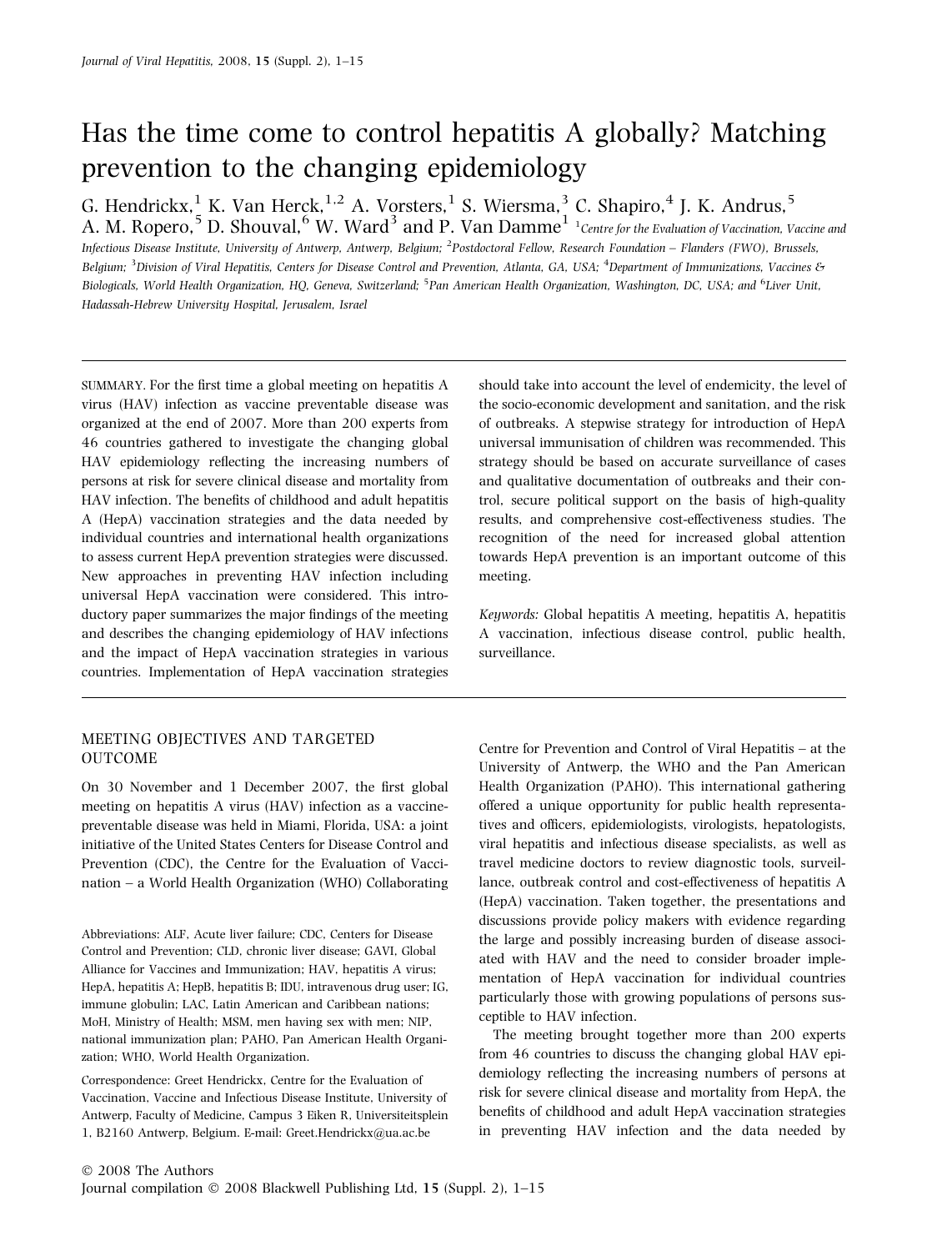international health organizations and individual countries to assess current HepA prevention strategies, and consider new approaches including universal HepA vaccination.

This introduction provides a summary of the major findings and conclusions of the meeting and introduces 12 papers describing the changing epidemiology of HAV infections and the impact of HepA vaccination strategies in Argentina, Brazil, Italy, China, Russia, Ukraine, Spain, Belarus, Israel and Turkey. This issue contains detailed epidemiological and burden of disease information in the country papers and in the summary table of this introduction. However, there are indeed many elements of the meeting that are not covered in this supplement. Nevertheless we believe that the essence of the meeting is conveyed and that this supplement demonstrates the need to bring HepA prevention again to the attention of public health doctors. The abstract book and most of the presentations of the meeting are available at http:// www.havmeeting.info.

## HEPATITIS A VIRUS INFECTION

In 1973, HAV particles were first isolated from human stool samples and identified as the aetiological agent of HepA. New technologies supported subsequent seroepidemiological studies as well as patient studies and outbreak investigations to define the period of virus shedding, characterize the virus and understand the natural history of HepA.

Children infected with HAV tend to have mild or no clinical disease while older HAV-infected persons tend to have more severe disease and an increased HAV-associated mortality infection can cause fulminant hepatitis in developing countries [1].

Increased access to safe water and adequate sanitation, usually in urban but not rural areas, has decreased HAV infections among children resulting in growing populations of susceptible persons. As a consequence of this epidemiological shift, countries have reported an increased incidence of symptomatic and fulminant HepA with significant morbidity and mortality among susceptible children from urban populations [1–6]. In some developing countries circulation of HepA virus is enhanced due to the co-existence of populations with low and high socio-economic conditions.

In both industrialized and developing countries, broader use of HepA vaccine would have a major impact on future hospitalizations due to symptomatic and fulminant HepA. As presented at the meeting, for the USA [7], Israel [8] and Argentina, declines in the incidence of hospitalizations and clinic visits followed the adoption of routine children HepA vaccination programmes.

## SURVEILLANCE

Disease-specific epidemiological data are needed to inform decisions regarding appropriate prevention and control measures, including the use of vaccines. Two types of epidemiological surveillance are needed: seroprevalence data characterizing the pattern of immunity or infection in the population and incidence data on acute disease providing an assessment of the burden of disease and allowing to identify individuals, groups and regions at increased risk of disease. Incidence data also provide better information for monitoring trends in transmission and risk factors for disease that, in turn, are critical not only in deciding on vaccination strategies but also in measuring their impact on disease reduction strategies (see Table 1).

The value of acute disease incidence data is highly dependent on its quality (completeness and validity) and requires consistent application of standardized case definitions, including both clinical evaluation and laboratory confirmation, and surveillance systems that ensure the systematic identification, investigation and reporting of cases. There are multiple approaches to how surveillance can be implemented and these can be tailored to the available resources and relevant epidemiological questions of a particular setting.

Worldwide, multiple seroprevalence studies show that due to improved water, sanitation and socio-economic conditions, many countries are experiencing a shift in HAV epidemiology: the overall force of infection has decreased, especially among young children, resulting in a higher HAV incidence among older age groups who are at risk of more severe disease following HAV infection, as well as increased heterogeneity within regions (urban vs rural) and within socio-economic classes. This shift towards lower endemicity among young children has also increased the potential for community-wide outbreaks as large cohorts of older children, adolescents and adults have become susceptible to circulating virus. [5,9]. These changes in HAV epidemiology reflect the need for updated vaccination strategies. In 2005, the WHO issued Vaccine Introduction Guidelines, outlining key issues to be considered prior to adding a vaccine into a national immunization programme [10]. In order to support the decision-making process regarding new vaccine recommendations, improved data on burden of disease are needed to document the shift in global HAV epidemiology and to estimate the economic impact of the disease. Reliable surveillance data on HAV morbidity and mortality at global, regional or country level should be made available in order to obtain representative global HAV disease burden data required to adequately place HAV disease as a public health item on the agenda of national authorities.

The first major comprehensive effort to estimate the global burden of disease in 1990 failed to address the significant burden resulting from HAV infections. The new Global Burden of Diseases, Injuries, and Risk Factors Study is led by a consortium including the Harvard Initiative for Global Health at Harvard University, the Institute for Health Metrics and Evaluation at the University of Washington, Johns Hopkins University, the University of Queensland and the WHO. This new study will address HepA and other diseases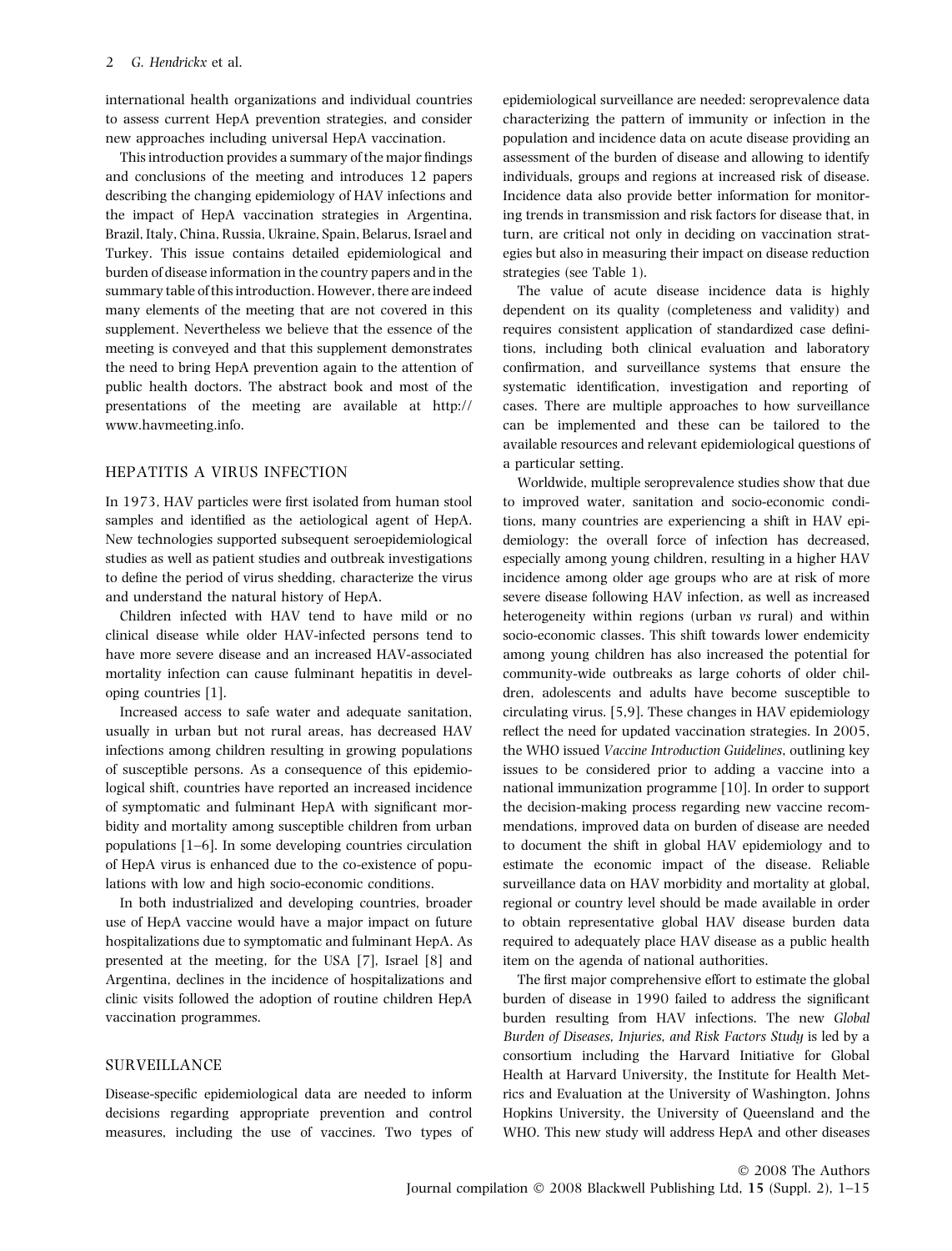|                        |                                                                                                                                                                                                                                                                                                                                                                                         | l of endemicity<br>Level                                                                                                                                                                                                                        |                                                                                                                          | HepA vaccination                                                                                                                                                                                                        |                                                                            |                                                                                                                                                                                                                                                                                                                                        |
|------------------------|-----------------------------------------------------------------------------------------------------------------------------------------------------------------------------------------------------------------------------------------------------------------------------------------------------------------------------------------------------------------------------------------|-------------------------------------------------------------------------------------------------------------------------------------------------------------------------------------------------------------------------------------------------|--------------------------------------------------------------------------------------------------------------------------|-------------------------------------------------------------------------------------------------------------------------------------------------------------------------------------------------------------------------|----------------------------------------------------------------------------|----------------------------------------------------------------------------------------------------------------------------------------------------------------------------------------------------------------------------------------------------------------------------------------------------------------------------------------|
| Country                | (WHO region) Burden of disease<br>Incidence                                                                                                                                                                                                                                                                                                                                             | seroprevalence<br>Age-specific                                                                                                                                                                                                                  | Outbreaks                                                                                                                | Policy                                                                                                                                                                                                                  | Coverage                                                                   | Impact                                                                                                                                                                                                                                                                                                                                 |
| South Africa<br>(AFRO) | Burden underestimated<br>upper socio-economic<br>followed by Coloured<br>due to lacking data<br>(mixed race), Asian<br>between lower and<br>classes: exposure<br>higher in Black,<br>Large differences<br>and White                                                                                                                                                                     | lower class (mainly Black)<br>Increasing seroprevalence<br>among 5-10 years in<br>with pockets of low<br>Intermediate to high<br>endemicity (where<br>with age in upper<br>improved sanitary<br>$>90\%$ anti-HAV+<br>conditions)                | with compromised hygiene<br>and closed institutions<br>day care centres<br>Outbreaks almost<br>in schools,<br>every year | health priorities, such as<br>new childhood vaccines<br>immunization, mainly<br>group vaccination<br>universal national<br>due to competing<br>recommended<br>No short-term<br>planning for<br>Targeted risk            | ΧÁ                                                                         | <b>NA</b>                                                                                                                                                                                                                                                                                                                              |
| Argentina<br>(PAHO)    | in 2003 and 172/100 000<br>incidence: 139/100 000<br>cases among children:<br>High number of acute<br>Pre-vaccination: high<br>liver failure (ALF)<br>28.3/100 000 in<br>7.76/100 000 in<br>2007 (calculated<br>by $2-4$ year olds<br>among 5-9 year<br>in 2004 (due to<br>large outbreaks)<br>Incidence highest<br>up to week 39)<br>Post-vaccination:<br>olds, followed<br>$2006$ and | anti-HAV+ among<br>Pre-vaccination, (before<br>socio-economic class<br>2005): Intermediate<br>whole country and<br>with areas of high<br>5 year olds for<br>children and high<br>lower prevalence<br>sunong young<br>endemicity<br>54%<br>$\Xi$ | in 2003 and 2004<br>Large outbreaks                                                                                      | ongoing, depending on new<br>(mandatory, free of charge)<br>Universal HepA vaccination<br>Evaluation of second dose<br>disease surveillance data<br>introduced in mid-2005<br>with a single dose at<br>12 months of age | 2006, with regional<br>95% coverage in<br>variation from<br>$60\%$ to >90% | children and no new<br>number of fulminant<br>Substantial decrease<br>reduction vs 2004)<br>(80% reduction in<br>impact is reduced<br>hospitalized HAV<br>large outbreaks<br>age groups and<br>regions (83.7%<br>hepatic failures<br>incidence in all<br>due to HAV in<br>in $2006 - 2007$<br>Most important<br>ambulant and<br>cases) |
|                        | rate (25% of HAV ALF cases are fatal)<br>with a high mortality<br>was HAV in 61%<br>and the aetiology<br>$87\% < 10$ years                                                                                                                                                                                                                                                              |                                                                                                                                                                                                                                                 |                                                                                                                          |                                                                                                                                                                                                                         |                                                                            |                                                                                                                                                                                                                                                                                                                                        |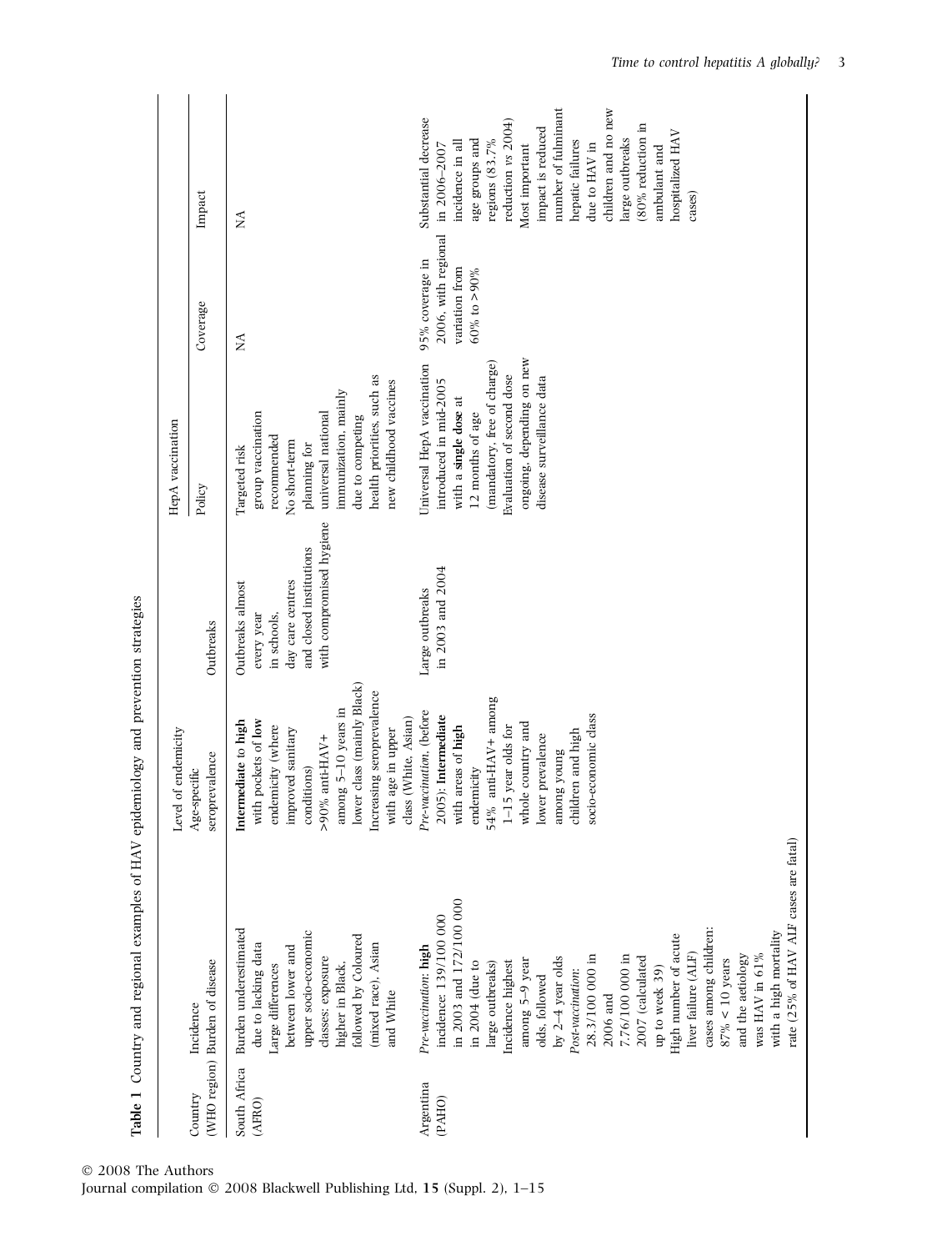|                         |                                                                                                                                                                                                                                                                                                                                                   | Level of endemicity                                                                                                                                                                                                                                                                |                                                                                                                                                                                                                         | HepA vaccination                                                                                                                                          |          |           |
|-------------------------|---------------------------------------------------------------------------------------------------------------------------------------------------------------------------------------------------------------------------------------------------------------------------------------------------------------------------------------------------|------------------------------------------------------------------------------------------------------------------------------------------------------------------------------------------------------------------------------------------------------------------------------------|-------------------------------------------------------------------------------------------------------------------------------------------------------------------------------------------------------------------------|-----------------------------------------------------------------------------------------------------------------------------------------------------------|----------|-----------|
| (WHO region)<br>Country | Burden of disease<br>Incidence                                                                                                                                                                                                                                                                                                                    | seroprevalence<br>Age-specific                                                                                                                                                                                                                                                     | Outbreaks                                                                                                                                                                                                               | Policy                                                                                                                                                    | Coverage | Impact    |
| (PAHO)<br>Brazil        | decline in HAV circulation<br>1980-2002, suggesting<br>frequent cause of ALF,<br>Progressive decline in<br>with underreporting<br>pre-1994 data; data<br>mortality rates over<br>with high mortality<br>incidence data; no<br>7.5-11/100 000<br>$\mathrm{HAV}$ is the most<br>Lack of national<br>$ln 2000 - 2005$<br>1994-1999<br>rates $(69\%)$ | intermediate endemicity<br>ongoing in four regions<br>several outbreaks and<br>MoH population-based<br>seroprevalence study<br>$5$ year olds mostly<br>seroprevalence with<br>North: high exposure<br>South-east: decline in<br>Shift from high to<br>unprotected<br>early in life | care centres; increasing<br>among children, from<br>1999-2004 outbreaks<br>orphanages and day<br>$47 - 49%$ in 1999 to<br>declining immunity<br>susceptibility with<br>16-17% in 2000<br>in public schools,<br>and 2004 | of sanitary conditions<br>Prevention approach:<br>plans for providing<br>vaccination policy<br>at poorest regions<br>better standards<br>No routine       | Å*       | <b>NA</b> |
| (PAHO)<br>Chile         | In 1990s: $\sim$ 30-60/100 000<br>2006 4/100 000 in 2007<br>among adolescents/adults:<br>$40\%$ among $10-24$ year<br>outbreak: 6/100 000 in<br>national 2002-2003<br>Increasing incidence<br>Low incidence after<br>olds in 2002                                                                                                                 | intermediate (1990s) thanks<br>Reduction in seroprevalence<br>Shift from high (1980s) to<br>(e.g. cholera campaign)<br>to improved sanitation                                                                                                                                      | outbreak in 2002-2003<br>(with national incidence<br>local outbreaks in poor<br>Since then, persisting<br>rate of 70/100 000)<br>of cyclic outbreaks<br>Increasing number<br>ast nationwide<br>villages                 | HepA vaccine available<br>improved sanitation +<br>socio-economic class)<br>Prevention approach:<br>outbreak control<br>in private sector<br>(mainly high | Ń        | ΧÁ        |
| (PAHO)<br>Mexico        | ΧÁ                                                                                                                                                                                                                                                                                                                                                | decreased seroprevalence<br>intermediate endemicity<br>Increasing susceptibility:<br>In 2000: 97-99% anti-<br>in children $<$ 3 years<br>from 1973 to 1987<br>pre-school children<br>Shift from high to<br>$HAV + among$<br>Large cohort of<br>$>20$ year olds<br>susceptible      | Ź                                                                                                                                                                                                                       | on cost-benefit analysis<br>Decision on introduction<br>of HepA vaccine based<br>Competition with other,<br>childhood vaccines<br>equally important       | ΣÁ       | ΧÁ        |

© 2008 The Authors Journal compilation © 2008 Blackwell Publishing Ltd, 15 (Suppl. 2), 1–15

Table 1 Continued Table 1 Continued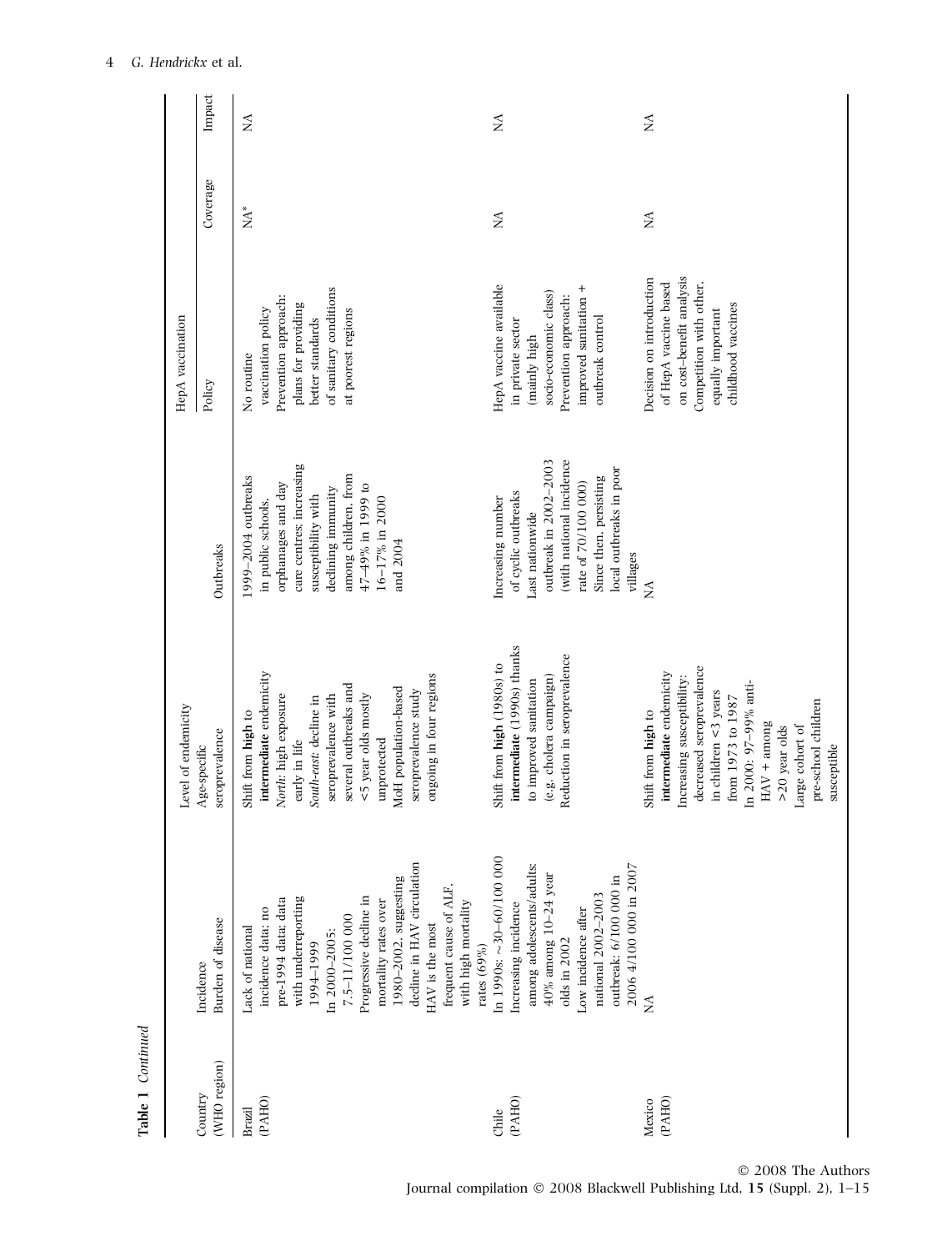|                         |                                                                                                                                                                                                                                                                                                 | Level of endemicity                                                                                                                                                                                                                                                                                                           |                                                                                                        | HepA vaccination                                                                                                                                                                                                  |                                                                                                                                                                                        |                                                                                                                                                                                                                                                                                    |
|-------------------------|-------------------------------------------------------------------------------------------------------------------------------------------------------------------------------------------------------------------------------------------------------------------------------------------------|-------------------------------------------------------------------------------------------------------------------------------------------------------------------------------------------------------------------------------------------------------------------------------------------------------------------------------|--------------------------------------------------------------------------------------------------------|-------------------------------------------------------------------------------------------------------------------------------------------------------------------------------------------------------------------|----------------------------------------------------------------------------------------------------------------------------------------------------------------------------------------|------------------------------------------------------------------------------------------------------------------------------------------------------------------------------------------------------------------------------------------------------------------------------------|
| (WHO region)<br>Country | Burden of disease<br>Incidence                                                                                                                                                                                                                                                                  | seroprevalence<br>Age-specific                                                                                                                                                                                                                                                                                                | Outbreaks                                                                                              | Policy                                                                                                                                                                                                            | Coverage                                                                                                                                                                               | Impact                                                                                                                                                                                                                                                                             |
| United States<br>(PAHO) | in 1989 ( $\sim$ 15/100 000).<br>Post-vaccination: in 2006,<br>incidence 1.2/100 000<br>Pre-vaccination (before<br>among children 2-9<br>$(\sim 30/100000$ and<br>>10/100 000 with<br>Incidence highest<br>1999): incidence<br>years old and in<br>Western States<br>peaks in 1971              | higher rates in Western regions.<br>living in other regions $(\sim 6\%)$<br>pre-vaccination there were<br>Anti-HAV+ in 1988-1994:<br>compared with children<br>years living in Western<br>Overall low endemicity,<br>30.7% in >20 years;<br>years;<br>children aged 6-19<br>and higher among<br>8.1% in 6-19<br>States (14.3% | 1999): large outbreaks<br>Pre-vaccination (before<br>every 10-15 years                                 | at 12-23 months of age<br>high-incidence Western<br>Incremental recommen<br>children living in 17<br>children nationwide,<br>states. In 2006, all<br>targeted high-risk-<br>dations: In 1996,<br>groups. In 1999, | one dose): in 11 States<br>vaccination: 13-71%;<br>Modest coverage rates.<br>In 2005 (for at least<br>with recommended<br>considered: 2-58%<br>vaccination to be<br>In six states with | Ambulatory visits: -42%.<br>Over period 1990-2004:<br>32% reduction in HAV<br>unvaccinated children<br>Hospitalizations: $-69\%$<br>1996-1997 to 2004:<br>cohort effects among<br>Considerable out-of-<br>Significant declines<br>when comparing<br>mortality rates.<br>and adults |
| (SEARO)<br>India        | In 1999-2004: increasing<br>followed by 21-30 years<br>highest in 13-20 years<br>due to HAV, with high<br>adolescents and adults,<br>In 1982-1998: almost<br>children in low socio-<br>High rate of fulminant<br>hepatic failure cases<br>100% exposure of<br>incidence among<br>economic class | Serosurvey to be started<br>higher socio-economic<br>$HAV + in rural adults$<br>to inter<br>class, co-existing with<br>socio-economic class<br>highly endemic low<br>In 2006: $>90\%$ anti-<br>mediate, mainly in<br>(even within the<br>Shift from high<br>same city)<br>in 2008                                             | children and/or adults<br>Several large outbreaks<br>across the country in<br>2002-2007 among          | vaccination at 9 months<br>policy for the control of<br>Formulation of national<br>HAV is desirable, with<br>optimal age for                                                                                      | Ń                                                                                                                                                                                      | ΧÁ                                                                                                                                                                                                                                                                                 |
| Thailand<br>(SEARO)     | with age $(>15$ year olds)<br>0.58-3.89/100 000<br>(but underreported)<br>Incidence increasing<br>MoH data during<br>mortality rates<br>2003-2006:                                                                                                                                              | to inter-mediate<br>thanks to improved sanitation<br>11.9% in $10-20$ years;<br>35.8% in 20-30 years;<br>59.4% in 30-40 years;<br>70.6% in 40-50 years;<br>74.8% in 50-60 years<br>91.4% in >60 years<br>5.4% in <10 years;<br>In $2004$ anti- $HAV+$ :<br>since mid-1980s<br>Overall: 27.4%<br>Shift from high<br>endemicity | Several outbreaks across<br>children, adolescents<br>2001-2005 among<br>the country over<br>and adults | programme at current<br>(2002) did not justify<br>Cost-benefit analysis<br>HepA vaccine cost<br>implementation of<br>HepA vaccination                                                                             | Ź                                                                                                                                                                                      | Ź                                                                                                                                                                                                                                                                                  |

Table 1 Continued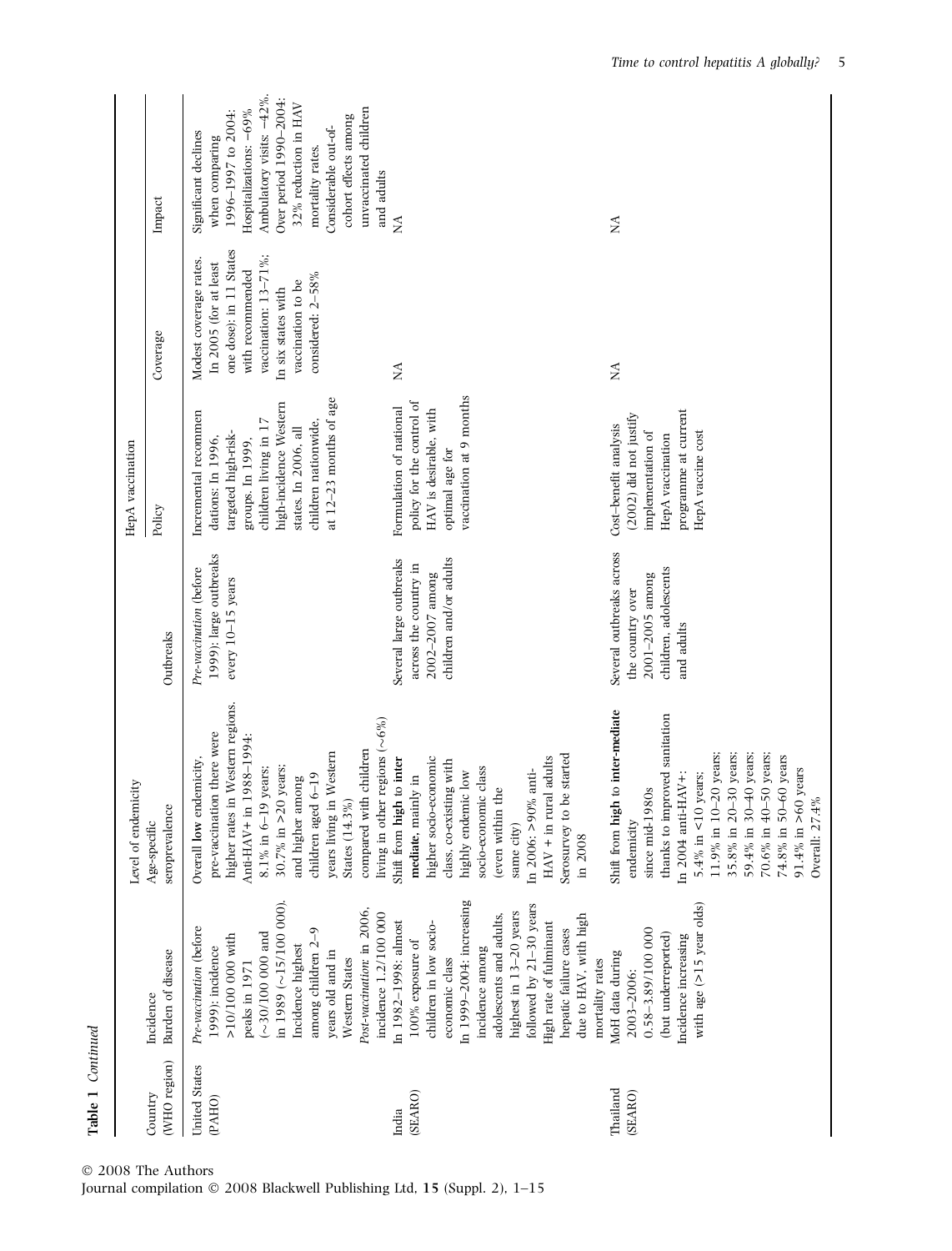|                         |                                                                                                                                                                                                                                                                                          | Level of endemicity                                                                                                                                                                                                                     |                                                                                                                                                                    | HepA vaccination                                                                                                                                                                |                                                 |                                                                                                                                                                         |
|-------------------------|------------------------------------------------------------------------------------------------------------------------------------------------------------------------------------------------------------------------------------------------------------------------------------------|-----------------------------------------------------------------------------------------------------------------------------------------------------------------------------------------------------------------------------------------|--------------------------------------------------------------------------------------------------------------------------------------------------------------------|---------------------------------------------------------------------------------------------------------------------------------------------------------------------------------|-------------------------------------------------|-------------------------------------------------------------------------------------------------------------------------------------------------------------------------|
| (WHO region)<br>Country | Burden of disease<br>Incidence                                                                                                                                                                                                                                                           | seroprevalence<br>Age-specific                                                                                                                                                                                                          | Outbreaks                                                                                                                                                          | Policy                                                                                                                                                                          | Coverage                                        | Impact                                                                                                                                                                  |
| Belarus<br>(EURO)       | 95/100 000 in 2001,<br>with more adult and<br>twofold) since 1999,<br>Increasing national<br>more severe cases<br>incidence (almost<br>with rates up to<br>involved                                                                                                                      | Intermediate endemicity<br>Anti-HAV+ in Minsk<br>30-39 years: 45%<br>40–45 years: 70%<br>$10\text{--}17$ years: $11\%$<br>18-24 years: 22%<br>25-29 years: 46%<br>(most susceptible<br>$>$ 45 years: 85%<br>City in 2007:<br>age group) | Ş                                                                                                                                                                  | adults and children for<br>universal vaccination<br>2004: vaccination of<br>outbreak control<br>2005: risk group<br>of 6 year olds<br>vaccination<br>Minsk City:<br>2003:       | Minsk City: 97-99%<br>of 6 year olds            | groups (herd immunity)<br>incidence in all age<br>$to < 6/100000$ in<br>2005-2006<br>Minsk city:<br>Decreasing                                                          |
| (EURO)<br>Israel        | non-Jews: 65.1/100 000)<br>Mean overall incidence<br>(Jews: 46.8/100 000<br>in 1993-1998:<br>50.4/100 000                                                                                                                                                                                | Intermediate endemicity<br>until 1999                                                                                                                                                                                                   | universal vaccination<br>No outbreaks reported<br>2 years after start of<br>outbreaks/year pre-<br>in day care centres<br>and schools<br>vaccination<br>Average 10 | vaccination since 1999<br>for toddlers only (at 18<br>immunization program<br>Free of charge universal<br>and 24 months of age)<br>as part of the routine                       | $>85\%$ Dose 2<br>$\sim$ 90% Dose 1             | groups (herd immunity<br>effect) to 2.3/100 000<br>1.1/100 000 in 2006<br>Important incidence<br>decrease in all age<br>$(=98%$ reduction)<br>in 2002 and               |
| (EURO)<br>Italy         | Incidence data collection<br>$(1991 - 2001)$ and 50%<br>Incidence decrease from<br>4/100 000 in 1995 to<br>Incidence highest in 15-<br>1.4/100 000 in 2006<br>24 year olds, followed<br>cause of ALF: 54%<br>by $0-14$ year olds<br>HAV most frequent<br>system SIEVA<br>$(2001 - 2006)$ | susceptibility<br>Shift to low endemicity<br>among young adults<br>Increasing                                                                                                                                                           | Large outbreak in 1996-<br>(shellfish consumption)<br>and outbreak among<br>$1997$ in south $\mbox{Italy}$<br>IVDU in $2003$                                       | vaccination + surveil -<br>(see also Puglia region)<br>lance of shellfish retail<br>Universal vaccination<br>Targeted risk group<br>not considered for<br>whole population      | $\stackrel{\triangle}{\geq}$                    | Ź                                                                                                                                                                       |
| Italy, Puglia<br>(EURO) | 25/100 000 in 1989-1995<br>$1997$ (>5000 cases/year)<br>Ranging between 4 and<br>epidemic in 1996 and<br>138/100 000 with<br>epidemics in 1992,<br>Average incidence<br>1994 and large                                                                                                   | Medium age of infection<br>intermediate<br>susceptibility sustains<br>16 years in 1993,<br>to low endemicity<br>in 1998<br>High population<br>epidemics<br>Shift from<br>20 years                                                       | Cyclic outbreaks, often<br>seafood consumption<br>starting with raw                                                                                                | programme for adolescents<br>at 12 years until $2002$ to<br>15-18 months+ catch-up<br>prevent future outbreaks<br>vaccination started in<br>1998: toddlers at<br>Universal HepA | $\sim\!60\!\!-\!\!70\%$ among<br>$12$ year olds | groups (herd immunity<br>than rest of Italy: from<br>effect) to levels lower<br>Substantial decline in<br>incidence in all age<br>20 to 0.7/100 000<br>during 1998-2006 |

© 2008 The Authors Journal compilation © 2008 Blackwell Publishing Ltd, 15 (Suppl. 2), 1–15

Table 1 Continued Table 1 Continued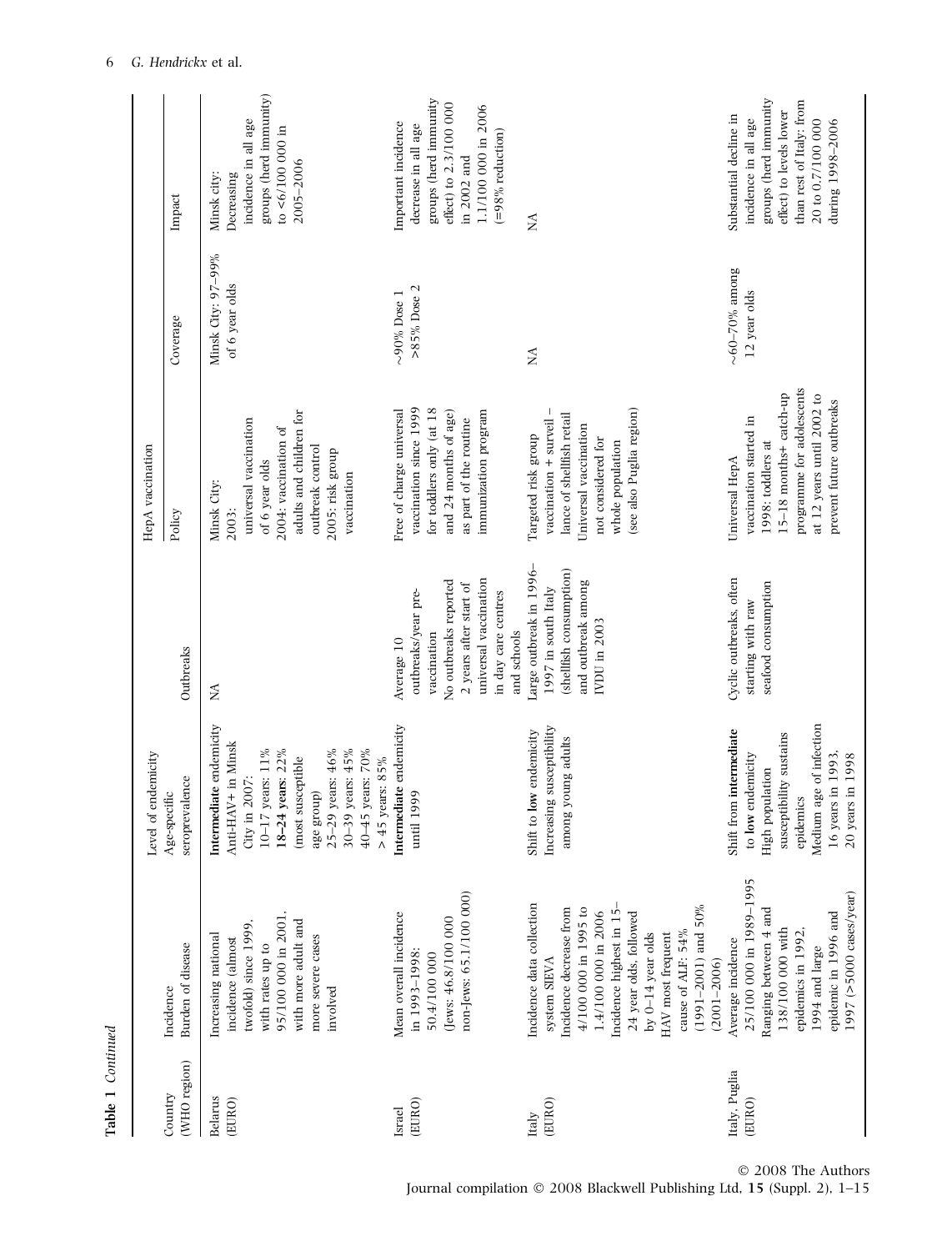|                            |                                                                                                                                                                                                                                                                                                                                       | Level of endemicity                                                                                                                                                                                                                                                        |                                                                                                                                   | HepA vaccination                                                                                                                                                                                                                               |                                                      |                                                                                                                                                                                                    |
|----------------------------|---------------------------------------------------------------------------------------------------------------------------------------------------------------------------------------------------------------------------------------------------------------------------------------------------------------------------------------|----------------------------------------------------------------------------------------------------------------------------------------------------------------------------------------------------------------------------------------------------------------------------|-----------------------------------------------------------------------------------------------------------------------------------|------------------------------------------------------------------------------------------------------------------------------------------------------------------------------------------------------------------------------------------------|------------------------------------------------------|----------------------------------------------------------------------------------------------------------------------------------------------------------------------------------------------------|
| (WHO region)<br>Country    | <b>Burden</b> of disease<br>Incidence                                                                                                                                                                                                                                                                                                 | seroprevalence<br>Age-specific                                                                                                                                                                                                                                             | Outbreaks                                                                                                                         | Policy                                                                                                                                                                                                                                         | Coverage                                             | Impact                                                                                                                                                                                             |
| (EURO)                     | in 2006 in all age groups,<br>in 1990 to $< 50/100000$<br>from 170-200/100 000<br>older age (11-29 years)<br>but most importantly<br>incidence shifting to<br>Russian Federation Decreasing incidence<br>resulting in highest<br>connected with the<br>dramatic decline in<br>among 0-6 years,<br>The shift is mostly<br>HAV immunity | 1986-2005: from 62%<br>$20 - 29$ years and from<br>88% to 70% among<br>in immunity during<br>Important decrease<br>Shift from high to<br>to 30% among<br>$40 - 49$ years<br>intermediate<br>endemicity                                                                     | Periodic large outbreaks Increased susceptibility<br>2000-2005                                                                    | measures, including<br>requires preventive<br>extension of HepA<br>vaccination                                                                                                                                                                 | Ź                                                    | ΧÁ                                                                                                                                                                                                 |
| Spain, Catalonia<br>(EURO) | Post-vaccination 2.98/100 000<br>Pre-vaccination 5.51/100 000<br>population Catalonia):<br>Incidence (whole<br>in 1992-1998<br>in 1999-2005                                                                                                                                                                                           | Shift from intermediate<br>to low                                                                                                                                                                                                                                          | Ń                                                                                                                                 | 1998: universal pre-adoles<br>1995: risk group HepA<br>cent vaccination with<br>combined HepA/HepB<br>vaccine at 0, 1,<br>vaccination<br>6 months                                                                                              | Ń                                                    | reduction after universal<br>HepA/HepB vaccination:<br>and $>45\%$ in 5-9 years<br>risk group vaccination<br>limited impact of HAV<br>73% in 10-19 years<br>Important incidence<br>(herd immunity) |
| The Netherlands<br>(EURO)  | transmission among MSM<br>Import through travelling<br>from 12 to 2/100 000<br>$Moreover$ + ongoing<br>immigrants (Turkey,<br>Decreased incidence<br>during last decade                                                                                                                                                               | born after 1960 vs 77%<br>(vs Dutch) is higher but<br>Seroprevalence among<br>for those born before<br>children/adolescents<br>among individuals<br>Anti-HAV+ < $10\%$<br>Morocco, Turkey<br>originating from<br>the majority are<br>Low endemicity<br>susceptible<br>1945 | effective source contact<br>pre-travel vaccination<br>outbreaks thanks to<br>$triangle +$ ongoing<br>Limited number of<br>efforts | of vaccination but not<br>pre-travel vaccination<br>combined HepA/HepB<br>MSM vaccination with<br>vaccine (since 2000)<br>effectiveness profile<br>sessions offered at<br>Organized, annual<br>included in NIP<br>Favourable cost-<br>low cost | programme: uptake < $40\%$<br>Pre-travel vaccination | Pre-travel vaccination:<br>through immigrant<br>decreased import<br>Outbreaks limited<br>travel                                                                                                    |

Table 1 Continued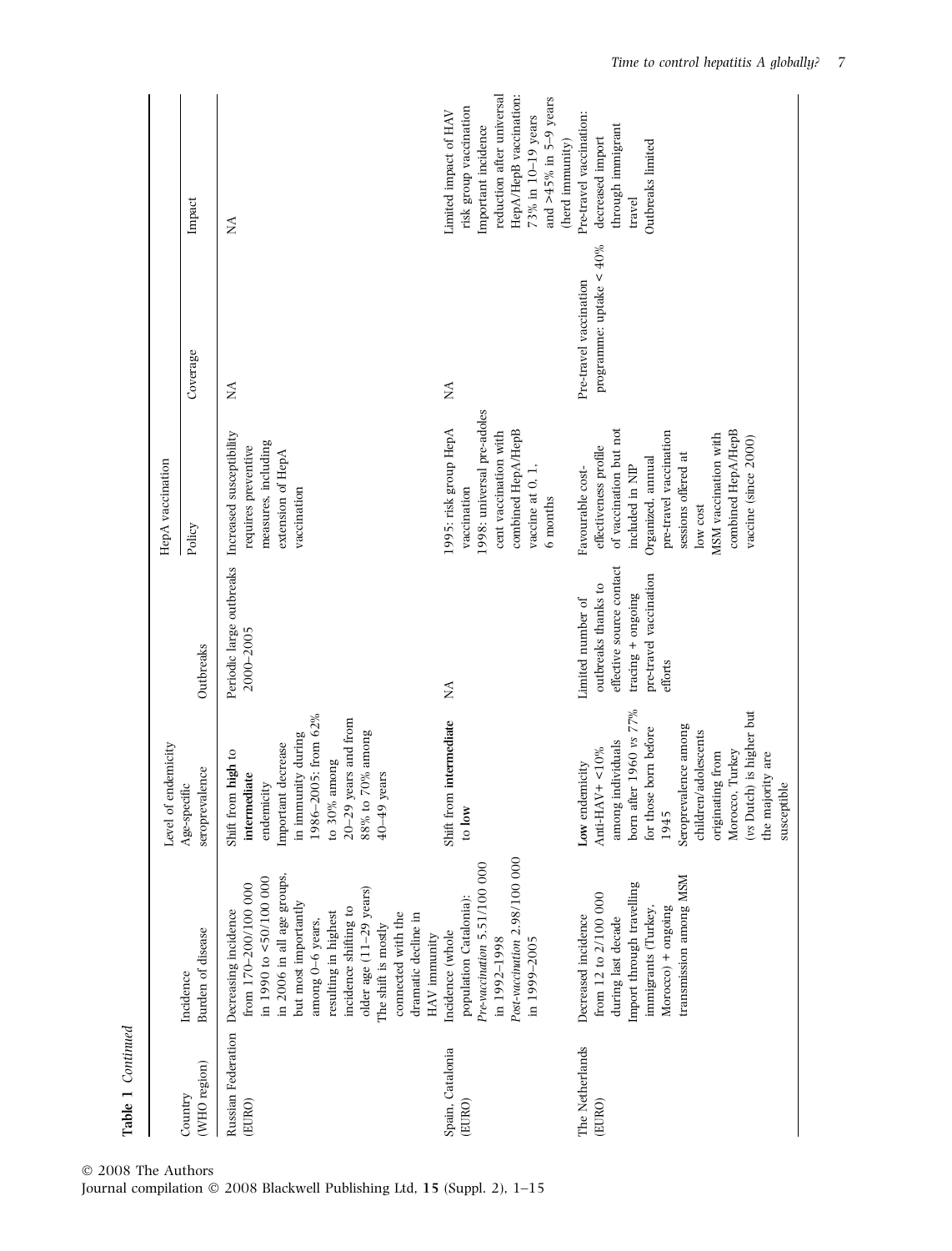|                         |                                                                                                                                                                                                                                                                                                                                       | Level of endemicity                                                                                                                                                                                                                                                                                                                                                            |                                                                                                                               | HepA vaccination                                                                                                                                                                                          |               |        |
|-------------------------|---------------------------------------------------------------------------------------------------------------------------------------------------------------------------------------------------------------------------------------------------------------------------------------------------------------------------------------|--------------------------------------------------------------------------------------------------------------------------------------------------------------------------------------------------------------------------------------------------------------------------------------------------------------------------------------------------------------------------------|-------------------------------------------------------------------------------------------------------------------------------|-----------------------------------------------------------------------------------------------------------------------------------------------------------------------------------------------------------|---------------|--------|
| (WHO region)<br>Country | Burden of disease<br>Incidence                                                                                                                                                                                                                                                                                                        | seroprevalence<br>Age-specific                                                                                                                                                                                                                                                                                                                                                 | Outbreaks                                                                                                                     | Policy                                                                                                                                                                                                    | Coverage      | Impact |
| (EURO)<br>Turkey        | range 6.6-19.7/100 000<br>depending on region but<br>Incidence highest in age<br>27.5% adults vs 63.1%<br>still high in >15 years<br>group 5-14 years and<br>data, 2004 MoH data<br>decrease since 1995<br>Progressive incidence<br>Acute viral hepatitis<br>No reliable national<br>caused by HAV in<br>underreported<br>in children | late adolescence $(20-24 \text{ years})$<br>low to high endemicity,<br>depending on regions<br>Overall intermediate but<br>Seroprevalence increase<br>By the age of 10 years, $50\%$ are anti-HAV+<br>high variability from<br>economic conditions<br>with different socio-<br>Overall seropositivity<br>years) with peak in<br>school age (5-9<br>$71.3\% (2002)$<br>$\sharp$ | ΧÁ                                                                                                                            | HepA vaccine available<br>but only in private<br>HepA vaccine not<br>included in NIP<br>sector                                                                                                            | ΧÁ.           | ΧÁ.    |
| Ukraine<br>(EURO)       | during 2001-2006:<br>Decreasing incidence<br>children $<$ 14 years<br>to 20/100 000 in<br>40/100 000 in<br>and from $\sim 65$<br>from ${\sim}145$ to<br>adults                                                                                                                                                                        | children and young adults<br>Anti-HAV + in $2007$ (Kiev):<br>Overall anti-HAV+: 32%<br>Shift from high to inter-<br>16% in 11-17 years;<br>42% in 18-50 years;<br>82% in >50 years.<br>High susceptibility in<br>mediate endemicity<br>$9\%$ in <11 years;                                                                                                                     | 2003-2007 effectively<br>Several outbreaks in<br>controlled by HepA<br>vaccination                                            | age<br>children planned to be<br>2011, with optimal<br>between 12 months<br>HepA vaccination of<br>included in NIP by<br>and 3 years                                                                      | Ź             | ΧÁ     |
| Saudi Arabia<br>(EMRO)  | 14/100 000 in<br>9/100 000 in<br>1992<br>2003                                                                                                                                                                                                                                                                                         | before 1990: 50-92% among<br>prevalence in older children<br>Shift from high to inter-<br>30.6% in 12–15 years;<br>52.0% in >16 years<br>during 1990s: 25-30%<br>among children 1-15<br>14.5% in 8-11 years;<br>children 1-18 years<br>mediate endemicity<br>in 2005:<br>7.1% in <8 years:<br>years with higher<br>Anti-HAV+:                                                  | cases/outbreak (control<br>1997, 2002, 2003,<br>2004 with 63-114<br>Several outbreaks in<br>various regions in<br>method: IG) | introduced into NIP (18 and<br>universal HepA vaccination<br>childhood immunization<br>Since 2000: targeted risk<br>group vaccination +<br>schedule in private<br>Since Jan 2008:<br>24 months)<br>sector | $\lessapprox$ | Ź      |

Table 1 Continued

© 2008 The Authors Journal compilation © 2008 Blackwell Publishing Ltd, 15 (Suppl. 2), 1–15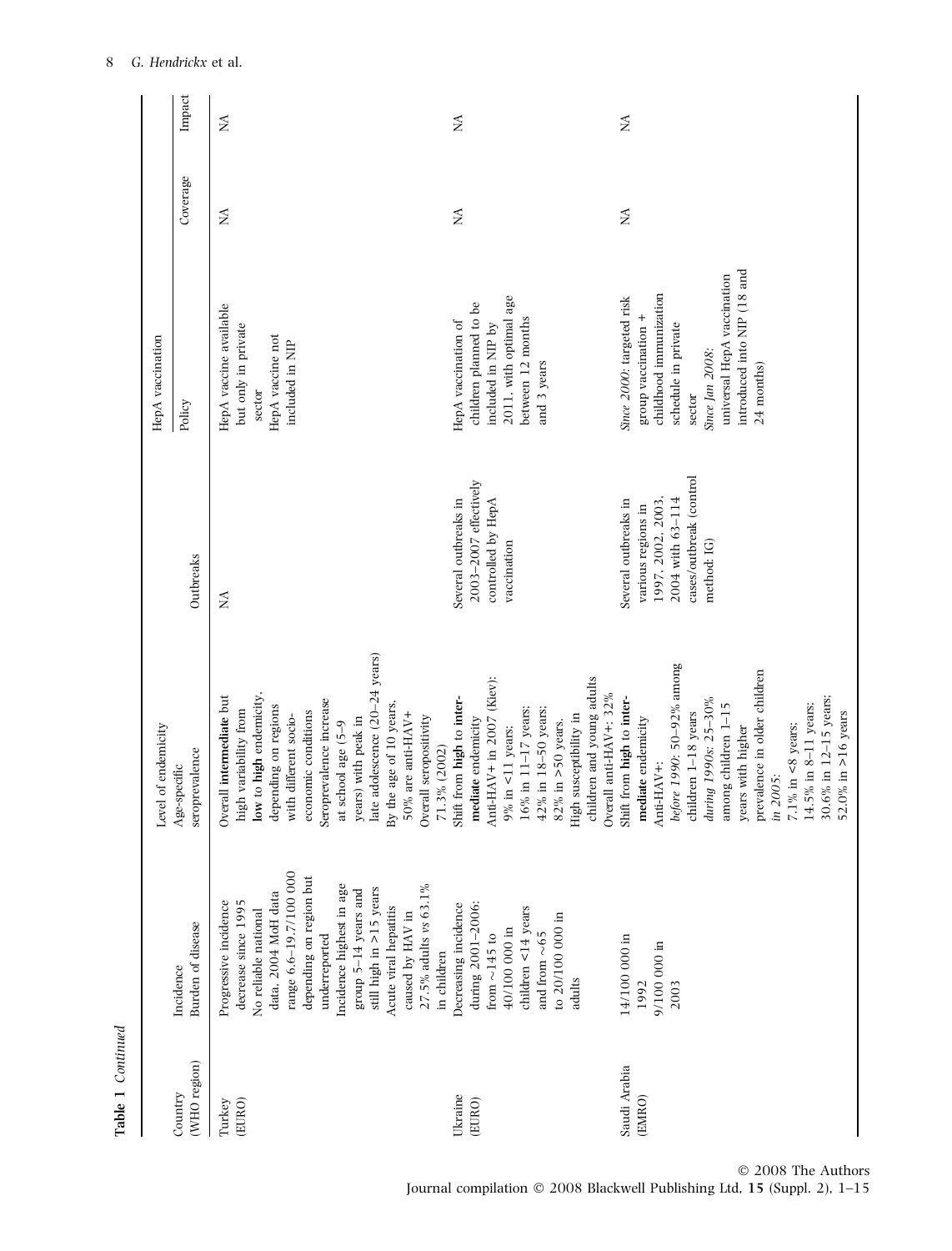|                         |                                                                                                                                                                                                                                                                                           | Level of endemicity                                                                                                                                            |                                                                                                                                                                                        | HepA vaccination                                                                                                                                                                                                                                                                                                 |                                                                                                                                                                                            |                                                                                                                                                                                           |
|-------------------------|-------------------------------------------------------------------------------------------------------------------------------------------------------------------------------------------------------------------------------------------------------------------------------------------|----------------------------------------------------------------------------------------------------------------------------------------------------------------|----------------------------------------------------------------------------------------------------------------------------------------------------------------------------------------|------------------------------------------------------------------------------------------------------------------------------------------------------------------------------------------------------------------------------------------------------------------------------------------------------------------|--------------------------------------------------------------------------------------------------------------------------------------------------------------------------------------------|-------------------------------------------------------------------------------------------------------------------------------------------------------------------------------------------|
| (WHO region)<br>Country | Burden of disease<br>Incidence                                                                                                                                                                                                                                                            | seroprevalence<br>Age-specific                                                                                                                                 | Outbreaks                                                                                                                                                                              | Policy                                                                                                                                                                                                                                                                                                           | Coverage                                                                                                                                                                                   | Impact                                                                                                                                                                                    |
| Australia<br>(WPRO)     | 1999-2002: 6.6/100 000 in<br>1997: up to 75.2/100 000<br>Indigenous vs 3.1/100 000<br>2005: country average:<br>Indigenous Australians<br>Post-vaccination: 2003-<br>Pre-vaccination: higher<br>(2% of population):<br>in non-Indigenous<br>incidence among<br>1.8/100 000<br>populations | In 1998: overall preva-<br>$(\sim\!\!50\%$ in age group<br>lence 38.3%, higher<br>with increasing age<br>Increasing rates of<br>susceptibility<br>$>30$ years) | Large outbreak in 1997<br>Outbreaks among MSM,<br>IVDU and in day care<br>(oyster consumption)<br>outbreaks in 1990s<br>community-wide<br>Point-source and<br>centres                  | for children aged 12-24<br>for Indigenous children:<br>in high incidence states<br>required for decision on<br>Vaccination programme<br>Since 2005 nationwide<br>$(at 18$ months and $2$<br>Since 1999 in North<br>Targeted risk group<br>Economic analyses<br>vaccination<br>Queensland<br>years old)<br>months | Ń                                                                                                                                                                                          | incidence in Indigenous<br>Important reduction in<br>population (>95% in<br>some regions)                                                                                                 |
| China (WPRO)            | Post-vaccination: 5/100 000 in<br>Pre-vaccination: >50/100 000<br>among 5-9 year olds<br>Highest incidence<br>Cyclic epidemics<br>in 1990-1992<br>2005-2006                                                                                                                               | Shift from high to<br>intermediate<br>endemicity                                                                                                               | breaks still reported in<br>less developed regions<br>with low vaccination<br>Post-vaccination: out<br>Largest outbreak in<br>$(>310 000 \text{ cases})$<br>Shanghai, 1988<br>coverage | of December 2007 (age<br>Vaccination since 1992.<br>immunization plan as<br>universal vaccination<br>available since 2002<br>but more expensive)<br>Plan to include HepA<br>(inactivated vaccine<br>attenuated vaccine<br>mainly with live<br>regional routine<br>vaccine in some<br>18 months)                  | cities and counties with<br>coverage and incidence<br>among 1-15 year olds<br>High coverage in some<br>Low coverage in less<br>Correlation between<br>developed regions<br>high endemicity | but mainly correlated<br>with improved socio-<br>economic conditions<br>Progressive incidence<br>90% decline in HAV<br>risk for infection,<br>Cyclic epidemics<br>disappeared<br>decrease |

Table 1 Continued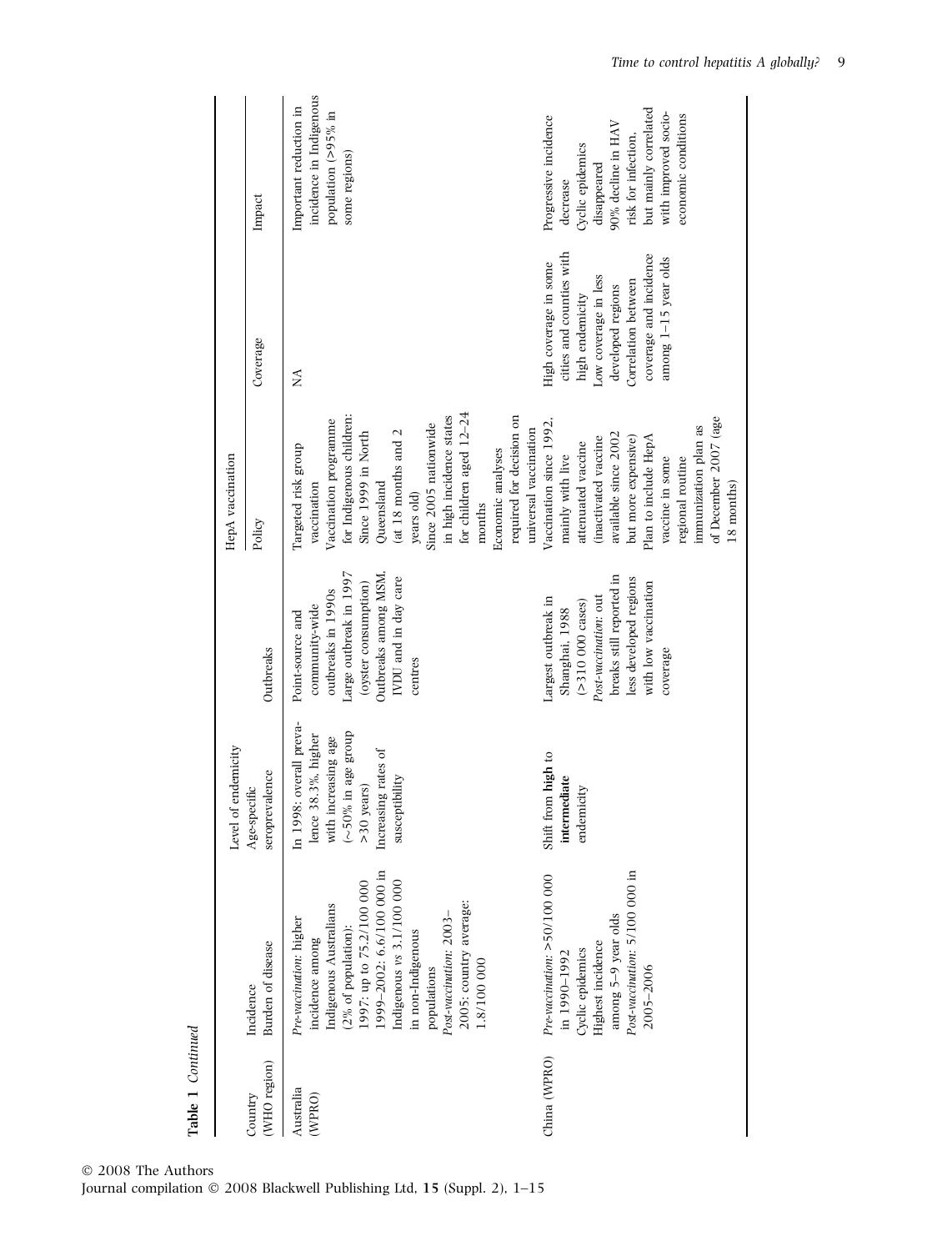|                          |                                                                                                                                                                                                                                                                                                                | Level of endemicity                                                                                                                                                                                                                                                                                                                                              |           | HepA vaccination                                                                                                                                                                                                                                                                                                                          |                  |        |
|--------------------------|----------------------------------------------------------------------------------------------------------------------------------------------------------------------------------------------------------------------------------------------------------------------------------------------------------------|------------------------------------------------------------------------------------------------------------------------------------------------------------------------------------------------------------------------------------------------------------------------------------------------------------------------------------------------------------------|-----------|-------------------------------------------------------------------------------------------------------------------------------------------------------------------------------------------------------------------------------------------------------------------------------------------------------------------------------------------|------------------|--------|
| (WHO region)<br>Country  | Burden of disease<br>Incidence                                                                                                                                                                                                                                                                                 | seroprevalence<br>Age-specific                                                                                                                                                                                                                                                                                                                                   | Outbreaks | Policy                                                                                                                                                                                                                                                                                                                                    | Coverage         | Impact |
| South Korea<br>(WPRO)    | in 2004 (among soldiers aged<br>Incidence up to 9.8/100 000<br>$10-20$ to $20-39$ years<br>Age group with highest<br>incidence shifted from<br>since mid-1980s but<br>Decreasing incidence<br>increase after large<br>Prevalence of acute<br>outbreak in 1996<br>HepA is region<br>$19-27$ years)<br>dependent | 85-90% in $>10$ year olds<br>Mid 1990s: <20% in 0-20<br>Intermediate endemicity<br>years (most susceptible<br>73% in 30-39 years;<br>$96\%$ in $40 - 49$ years;<br>$16\%$ in $20 - 29$ years;<br>$100\%$ in $>50$ years<br>$57\%$ in $1-9$ years;<br>Shift from high to<br>In early 1980s:<br>11% in 10-19<br>age group);<br>Anti-HAV+:<br>year olds<br>In 2006: |           | cents/adults, depending<br>HepA vaccines available<br>effectiveness evaluation<br>later (recommended by<br>programme for adoles-<br>universal vaccination)<br>on the results of cost-<br>universal vaccination<br>paediatricians but no<br>$months + 6 months$<br>Vaccination at $>12$<br>Plan to consider<br>with catch-up<br>since 1997 | $~040\%$ in 2006 | Ź      |
| *NA: data not presented. |                                                                                                                                                                                                                                                                                                                | Data based on presentations from meeting session 5: Country and regional studies of hepatitis A epidemiology and session 9: Country and regional examples of hepatitis A prevention.<br>The abstract book and most presentations are available on the scientific programme page of the meeting website (http://www.havmeeting.info).                             |           |                                                                                                                                                                                                                                                                                                                                           |                  |        |

Table 1 Continued Table 1 Continued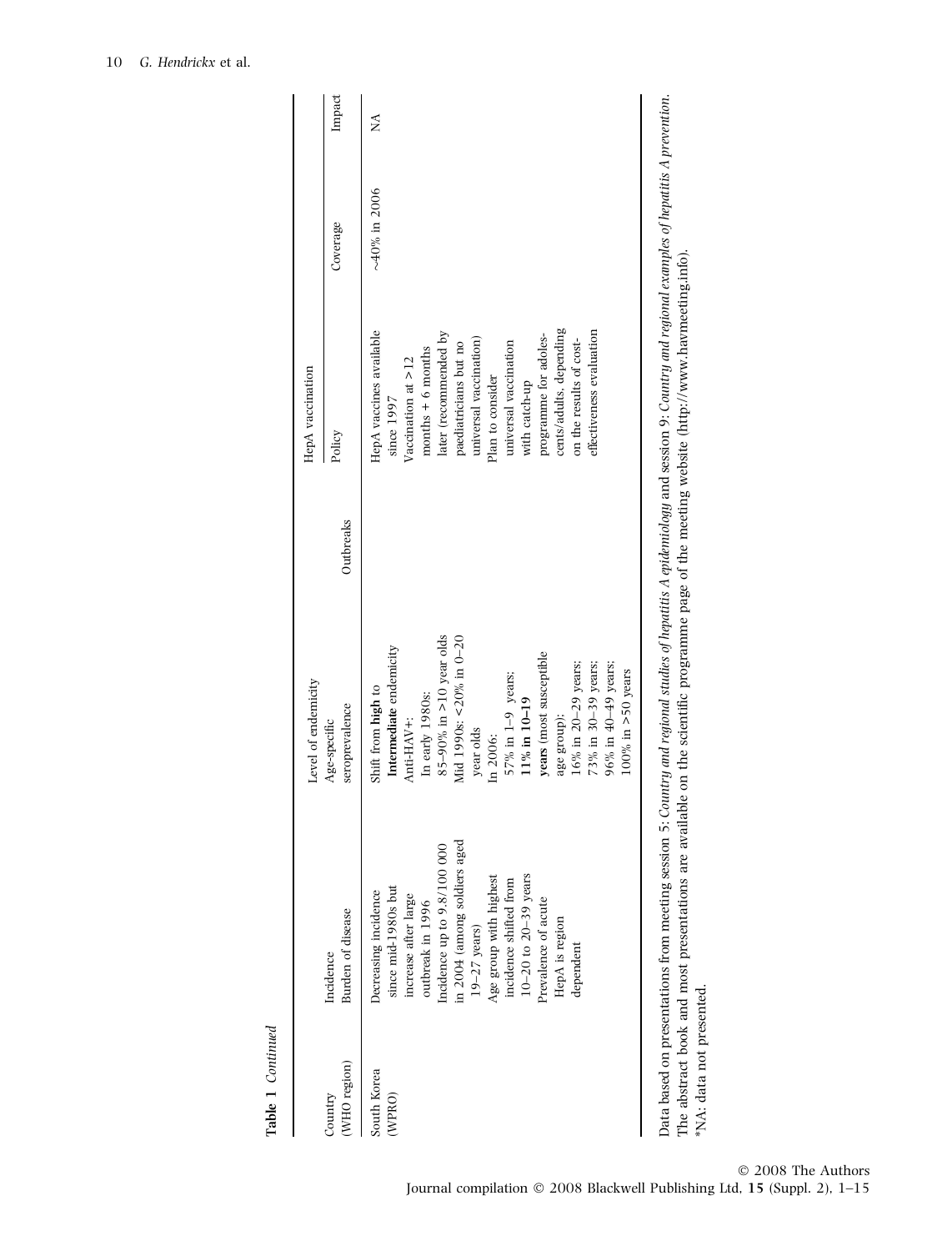and injuries, and produce comprehensive and comparable estimates of the burden of diseases, injuries and risk factors for two time periods, 1990 and 2005. By November 2010 the project will produce a final set of estimates.

In Europe, a feasibility study called EUROHEP.NET was funded by the European Commission to establish a common network of surveillance and prevention of vaccine-preventable hepatitis at the European level. Among the 24 participating European countries, the survey showed a wide diversity of surveillance systems in place to estimate HAV burden of disease, revealing the need for a standardized system of data collection at the enlarged European Union level, while respecting current practices in the different countries. This database has now been handed to the European Centre for Disease Prevention and Control that will set up a European viral hepatitis surveillance system in the near future.

#### HAV MOLECULAR EPIDEMIOLOGY

Excellent serological anti-HAV antibodies (IgM/IgG) diagnostic tests with high sensitivity and specificity are available worldwide, for use among persons with symptoms suggestive of hepatitis. However, such tests are not widely used in countries where HAV is endemic due to its elevated costs. Also, more sensitive serological assays are needed for the assessment of response to HepA vaccination due to lower levels of antibody following vaccination.

The development of molecular tools for the study of HAV epidemiology increased the knowledge of HAV transmission patterns and virus evolution, and helped identify the source of HAV outbreaks (e.g. 2004 outbreak due to orange juice consumption among travellers to Hurghada, Egypt). Such diagnostics have been used to assess the efficacy of universal HepA immunization. A study in Jerusalem, Israel, conducted between 1999 and 2004 demonstrated that genotype 1a HAV cases were practically extinct following immunization of toddlers while genotype 1b cases still occur, in other populations with different epidemiology of HAV transmission. HAV molecular surveillance in the USA conducted by CDC between 1996 and 2006 has shown a limited number of HAV strains to be responsible for most outbreak-associated cases and facilitated linking phylogenetic and epidemiological patterns.

Experience from several countries indicates that there is a need for data on circulating strains to be shared and that more attention should be drawn to the link between molecular diagnosis and clinical relevance.

#### HEPATITIS A VACCINES

Hepatitis A vaccines became available in the early 1990s. While it was demonstrated in animal models that attenuated strains were effective in providing protection, most manufacturers opted for the development of inactivated vaccines, avoiding the potential risk of reversion to virulence.

Four inactivated vaccines are currently widely available – in addition to other vaccines with more limited distribution – with well-documented data showing these vaccines to be safe and highly immunogenic, with rapid seroconversion [11–13], proven protective efficacy and demonstrated field effectiveness. The use of these HepA vaccines is interchangeable with flexible schedules and they can be co-administered or used in combinations. A full primary (i.e. two-dose) schedule confers long-lasting protection in terms of antibody persistence documented for at least 5 years in children and 12 years in adults [14–16]. In addition, indirect evidence exists that immune memory persists even after the loss of detectable anti-HAV levels [17]. In 2002, the International Consensus Group on HAV immunity concluded that booster vaccinations are unnecessary for healthy persons who complete primary vaccination course (two-dose schedule) [18]. However, further investigations are needed to decide whether boosters can be omitted in special patient groups [e.g. patients with chronic liver disease (CLD), chronic hepatitis B or hepatitis C infection, or human immunodeficiency virus]. Also, attention should be paid to a reduced humoral immune response due to the presence of maternal antibodies when vaccinating during the first year of life. In these situations it was seen from the robust anamnestic response to a booster dose even up to 6 years post-primary vaccination that priming and immune memory was adequate.

Furthermore, vaccine performance in terms of long-term protection and alternative schedules (e.g. one-dose, accelerated, etc.) should be further studied. Argentina has opted for a one-dose HepA vaccination schedule. A single dose of live attenuated vaccine has been shown to provide longterm antibody persistence and effectiveness. Although there are good indications of an excellent anamnestic response to a second dose even if delayed up to 5–8 years, the longer term duration of protection with one dose needs further investigation (ongoing in Argentina), especially when vaccinating young children and/or in conditions of low endemicity where no natural boosters occur [19–22]. The outcome of such studies will have important economic implications for Ministers of Health in developing countries and for the national capacity to sustain vaccine introduction financially.

### Impact of paediatric hepatitis A vaccination

Hepatitis A childhood vaccination programmes have shown to be effective in several countries, including Argentina, Australia, Israel, Italy (Puglia), Spain (Catalonia), and United States, as confirmed by substantially reduced HAV incidence, outbreaks, mortality rates and hospitalizations (see Table 1). Furthermore, accumulating evidence indicates that routine vaccination programmes have also proved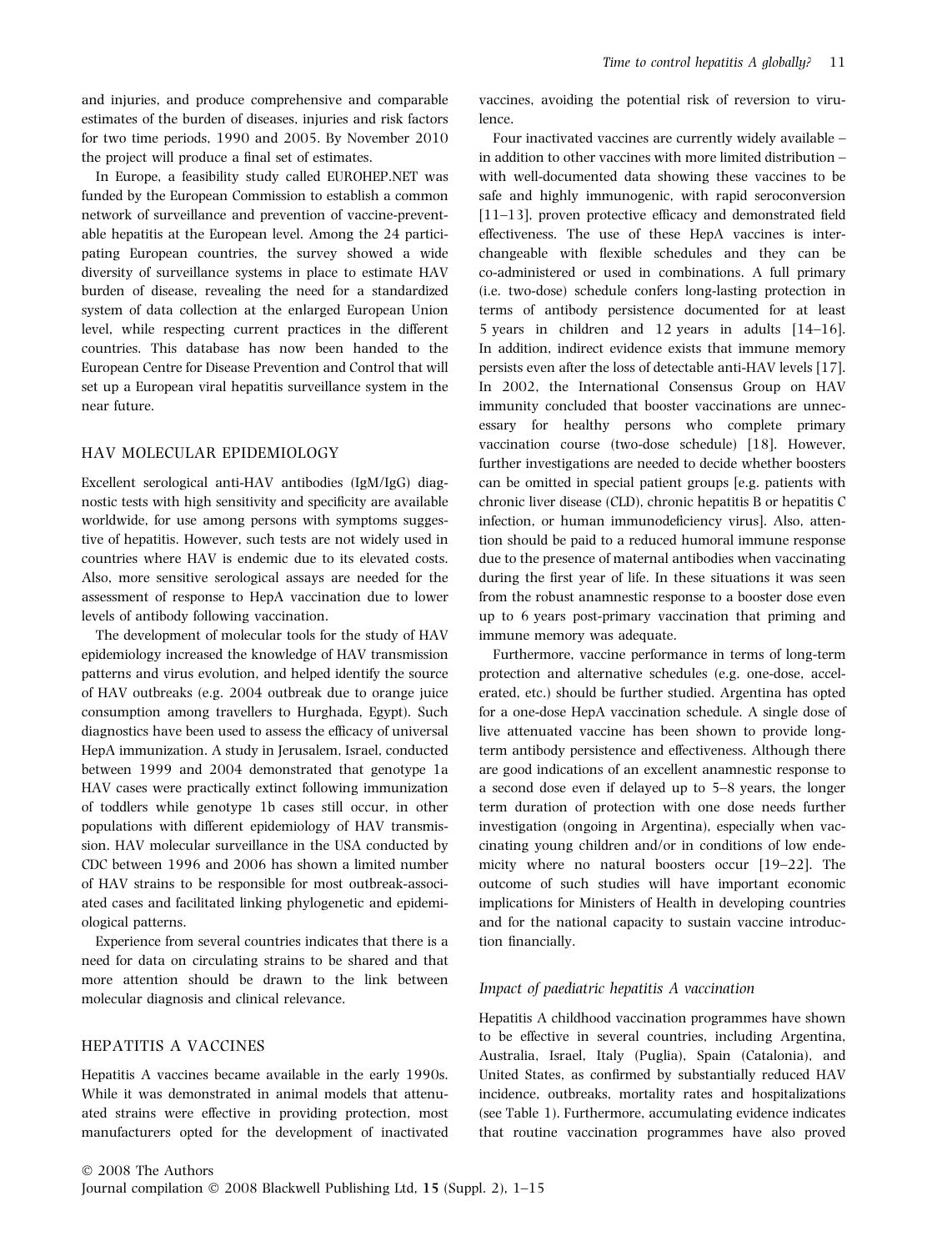successful in protecting non-vaccinated cohorts by inducing herd immunity [23].

Since 1996, HepA vaccination was recommended in the US for individuals belonging to groups at increased risk of HepA, including international travellers, men having sex with men (MSM) and intravenous drug users (IDU) and children living in communities with high rates of HepA. However, this initial approach did not substantially reduce national disease rates as most cases occurred among persons with no identified risk factor and outside high-rate communities. Based on epidemiological data available in the US at that time, a recommendation was made in 1999 to begin vaccinating at least children living in 17 western states with high rates of HepA that contributed the majority of cases to the national disease burden. In the years following this recommendation, national incidence of HepA declined with the greatest declines observed in the 17 western states. In 2005, HepA vaccine was licensed for use in children aged 12–23 months which allowed the integration of this vaccine with others in the routine childhood vaccination schedule. To further reduce the incidence of HepA, vaccine recommendations were expanded in 2006 to include all US children 12–23 months of age.

# Targeted vaccination strategies for persons at increased risk of HAV infection

Adult risk group vaccination strategies are also implemented in Canada, Australia and some countries in Europe, mainly targeting MSM, IDU, travellers and CLD patients. However, cyclical outbreaks still occur in these risk populations, as shown from US data. These outbreaks are often of sustained duration (months to years) and contribute to large community outbreaks.

Recent data have shown that the overall risk ratio for HAV in travellers from industrialized to developing countries has decreased from 1:300 to 1:3000 in unimmunized travellers per month of stay [24]. However, the potential of common source outbreaks and subsequent person to person transmission in developing countries with shifting epidemiology continues to expose unprotected travellers to HAV. Cross-sectional surveys conducted at various airports have demonstrated that <50% of travellers to developing countries are protected against HAV despite the WHO recommendation for HepA vaccination for all travellers to areas with moderate to high risk of infection [25]. Hence, efforts to improve the vaccination of travellers to developing countries remain a priority.

Vaccination strategies need to take into account the increased risk in order to better protect groups at risk. Although HepA vaccination is effective, it is often underutilized and low vaccine coverage needs to be improved [26– 28], e.g. by integrating HepA vaccination programmes in settings serving adults at risk [29] or using public health

surveillance to detect risk populations and guide vaccine policy development.

For over 50 years, immune globulin (IG) has been the only option for outbreak control and post-exposure prophylaxis to limit spread in risk populations and general community. IG has been shown to be >85% efficacious in post-exposure prophylaxis. More recently, HepA vaccines have also been successfully used. A recent study in Almaty, Kazakhstan, compared the efficacy of HepA vaccine and IG in the prevention of symptomatic HepA, when given within 14 days of exposure to an HAV-infected household or day care contact. The study concluded that HepA vaccine had a high efficacy, which was similar to that of IG [30]. No data are available in individuals older than 40 years or those with underlying medical conditions. The choice of IG vs HepA vaccine for post-exposure prophylaxis has evolved with time and resulted in implementation of different policies in different countries.

# ECONOMIC ASPECTS OF HEPATITIS A VACCINATION

Economic evaluation and modelling can assist vaccine policy decisions, taking into account the uncertainty associated with the input parameters, as well as the structure of the simulation model (with main distinction between static vs dynamic models) [31]. Depending on the country under investigation, studies have shown HepA risk-based vaccination strategies to be cost-effective if target populations are sufficiently exposed while results from many cost-effectiveness studies of routine vaccination strategies have tended to be inconclusive [32]. However, recently published analyses have shown more favourable results in industrialized countries [33,34] when marginal vaccination costs were low [e.g. through the use of the combined HepA/hepatitis B (HepB) vaccination]. This is illustrated in the example of Canada where the cost-effectiveness of HepA routine vaccination compared to continuing current risk-based strategy is expected to be poor, while universal vaccination of 9-year olds with a combined HepA/HepB vaccine might be more economically attractive [35].

Also, dynamic transmission modelling has shown routine vaccination of 1-year olds to be the best strategy to control HAV in the USA, with substantial herd protection after 10 years of vaccination [36] and >80% reduction in incidence. The parameters of such models could be adapted to other countries where HepA is endemic, in terms of their demographic, epidemiological and healthcare characteristics in order to inform local policy [31].

Introduction of new and underutilized vaccines remains a challenge, in terms of budgetary requirements and ensuring financial sustainability. PAHO provides support to Latin American and Caribbean nations (LAC) for the introduction of new vaccines through a number of initiatives. The Pro-Vac initiative (http://www.paho.org/English/AD/FCH/IM/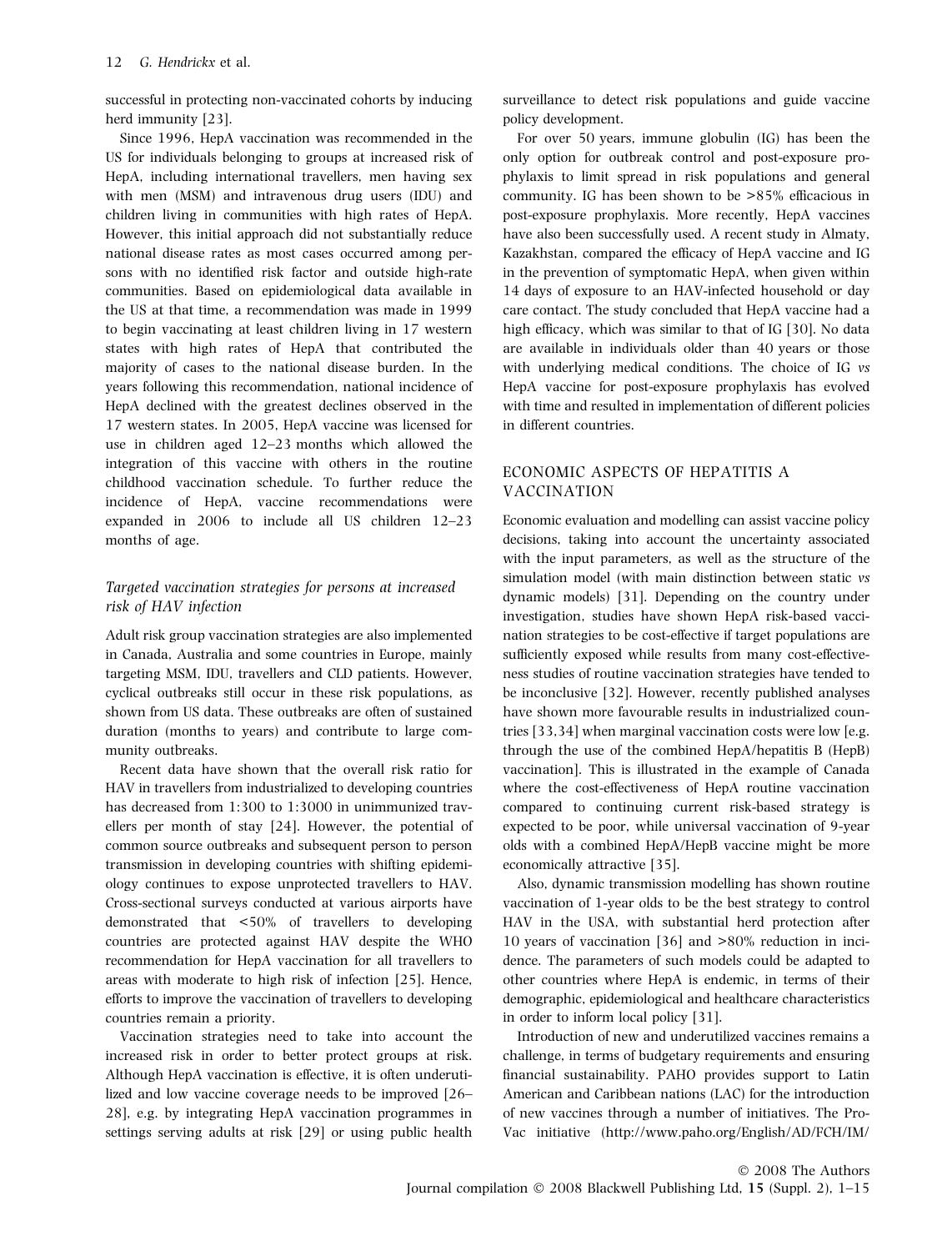provac.htm) consists of training and data collection to enable economic evidenced-based decision-making regarding introduction of new vaccines according to national health priorities. The work being done by Pro-Vac is in alignment with a 2006 Resolution of PAHO's Directing Council (a yearly PAHO meeting of all Ministers of Health of countries of the Americas). This policy forum requested PAHO to provide technical support to countries for developing evidence that would allow them to make informed decisions on the introduction of four priority vaccines: influenza, rotavirus, pneumococcal and human papillomavirus. HAV vaccine is not included on this list of priority vaccines [37].

So far, two LAC countries (Argentina and Panama) have included HepA vaccine in their universal childhood immunization programmes while Cuba, El Salvador and Mexico are planning to follow the example of Bermuda and introduce the vaccine in the public sector in the near future. To enhance the national capacity for evidence-based policy decisions, PAHO promotes strengthened disease surveillance and improved reporting systems. Given the importance of sustaining the introduction of new vaccines, PAHO is conducting reviews of existing vaccine legislation in LAC countries to assess the potential for increasing fiscal space and national immunization budgets to purchase new vaccines. In this context, PAHO's Revolving Fund is a critical regional mechanism to promote price reductions through bulk purchasing of vaccines pre-qualified by WHO, such as HepA.

Similarly, one of the strategic goals of the Global Alliance for Vaccines and Immunization (GAVI Alliance) is to accelerate uptake and use of new and underused vaccines, and to improve safety of vaccine supply [38]. Specific activities regarding new vaccine introduction include the Accelerated Development and Introduction Plans for Pneumococcal and Rotavirus, the Hib initiative, the Advanced Market Commitment as well as plans for overall vaccine investment strategy. However, HepA is not listed in the GAVI Alliance Vaccine investment strategy' for near-term or future consideration.

## COUNTRY PRESENTATIONS: HAV EPIDEMIOLOGY AND PREVENTION STRATEGIES

A majority of countries present at the meeting, mainly from Latin America, Asia and Eastern Europe, described a HAV epidemiology shifting from high to intermediate endemicity with an increasing number of outbreaks and higher incidence in older ages, with more severe cases (see Table 1). Most countries reported lacking accurate national surveillance data and underlined the need for adapted national vaccination and prevention policies.

### MEETING CONCLUSIONS

The meeting concluded with a round table discussion on lessons learnt from countries that planned or have already introduced routine HepA vaccination in their national immunization programme with a view to understanding the actions required to make HepA a globally supported priority.

The most relevant approaches to control the changing epidemiology of HAV infection were reviewed, focusing on the primary need for improved surveillance in order to produce accurate burden of disease data and document the increased number of susceptible persons due to a shift from high to intermediate endemicity in many countries. In this context, the use of simple and low cost surveillance methods, such as cross-sectional data, as well as reporting from wider sources including clinicians and hepatologists were encouraged, particularly in developing countries with limited infrastructure and resources.

HepA vaccination strategies should be implemented taking into account the level of endemicity, socio-economic development and sanitation, and the risk of outbreaks. Consensus was reached on the need for countries to adopt a stepwise strategy for the introduction of HepA universal immunization of children, as illustrated in the following model:

Conduct accurate surveillance of cases and document outbreaks with standardized case definition (jaundice, icterus, anti-HAV IgM antibodies)  $\cdot$ l.

Document vaccine use to control outbreaks and secure political support on the basis of good results  $\cdot$ 

Conduct cost-effectiveness studies

Several critical factors supporting HepA vaccination were also identified, such as the importance of public perception and the need to raise disease awareness. The severity of HAV disease is underestimated: although it affects primarily children 2–14 years old, an important number of fulminant cases are observed, in particular in Latin American and Caribbean nations with intermediate endemicity and co-existing populations with high and low socio-economic conditions. Media and lobbying activities may be used to influence decision makers and present the vaccine as an investment.

The need to place HAV disease in the context of global health priorities was also emphasized, targeting elimination, but also taking into account the national context, i.e. using existing vaccination programmes to improve logistics and lower costs. Likewise, the conduct of cost-effectiveness analyses of a strategy including an early one-dose with a delayed second dose after 10 years to lower costs was encouraged, while urging PAHO and other international funds to support studies on the long-term effectiveness of one dose. This strategy was presented as the preferred alternative to vaccination of young adolescents, which leaves younger children at risk and infections.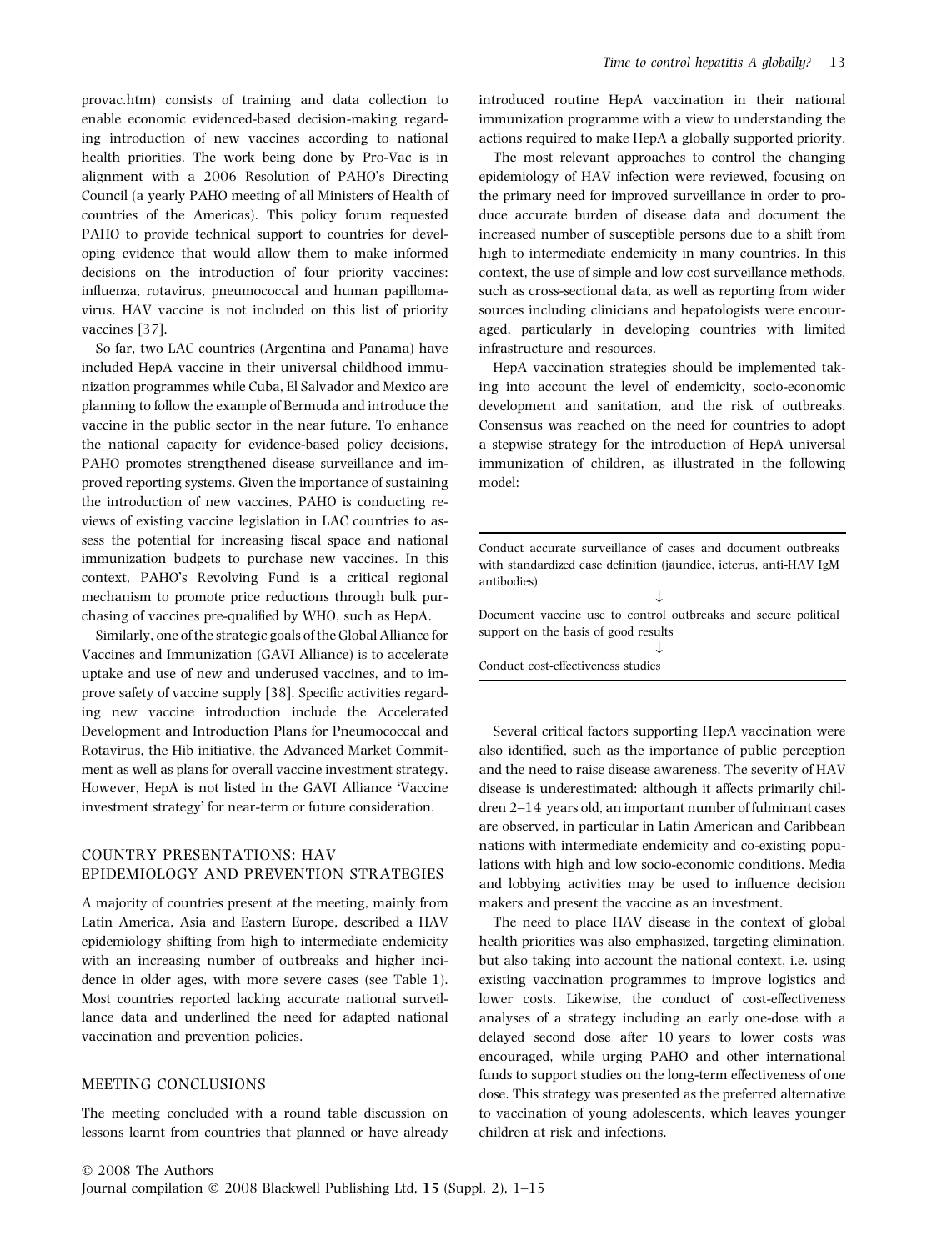In terms of vaccine supply, diversification was recommended in order to make the vaccine less expensive while purchase mechanisms, such as PAHO's Revolving Fund, may be used to lower the cost of vaccines.

Closing remarks reinforced the need to control HAV globally justified by the specific complications of the disease, as well as its changing epidemiology leading to visible clinical consequences. Hence the requirement for WHOadapted guidelines to be made operational with the support of UNICEF, GAVI and other programmes in countries lacking appropriate expertise and infrastructure. The results of this meeting were seen as a first step towards the recognition of the need for increased investment in HepA vaccines.

The time has come for the international public health community to match HepA prevention strategies to the changing epidemiology. Thanks to the existence of safe and efficacious vaccines global control of HepA should be feasible.

#### ACKNOWLEDGEMENTS

We would like to thank all speakers who contributed to the success of the meeting by their scientific input and their experience.

We especially thank the organizing and scientific committee not only for their guidance during the meeting and the preparation of the meeting but also for the review of the papers in this supplement.

Finally we wish to thank the rapporteurs of the meeting Drs Véronique Delpire and Anita Vanderpooten from Words & Science for their contribution to this manuscript.

# CONFLICT OF INTEREST

K. van Herck and P van Damme have been principal investigators of vaccine trials for several vaccine manufacturers, for which the University of Antwerp receives research grants; all other authors declare no conflict of interests.

#### REFERENCES

- 1 Ferreira TC, Vieira SMG, Kieling CO, Silveira TR. Hepatitis A acute liver failure: follow up of paediatric patients in southern Brazil. J Virol Hepat 2008; 15 (Suppl 2): 66–68.
- 2 Shah U, Habib Z, Kleinman RE. Liver failure attributable to hepatitis A virus infection in a developing country. Pediatrics 2000; 105(2): 436–438.
- 3 Xu ZY, Wang XX, Liu CQ, Li YT, Zhuang FC. Decline of the risk of hepatitis A in China: a country with a booming economy and changing life styles. J Virol Hepat 2008; 15 (Suppl 2): 33–37.
- 4 Shliakhtenko L, Plotnikova V, Levakova I, Rubis L, Solovieva E, Mukomolov S. Modern epidemiology of Hepatitis A in the North Western region of the Russian Federation. J Virol Hepat 2008; 15 (Suppl 2): 38–42.
- 5 Vitral CL, Souto FJD, Gaspar AMC. Shifting epidemiology of hepatitis A in Brazil: Should we think about immunization policy? J Virol Hepat 2008; 15 (Suppl 2): 22–25.
- 6 Moisseeva A, Marichev K, Biloschitchkay NA et al. Hepatitis A sero-prevalence in the Ukraine. J Virol Hepat 2008; 15 (Suppl 2): 43–46.
- 7 Zhou F, Shefer A, Weinbaum C, McCauley M, Kong Y. Impact of hepatitis A vaccination on health care utilization in the United States, 1996–2004. Vaccine 2007; 25(18): 3581–3587.
- 8 Dagan R, Leventhal A, Anis E, Slater P, Ashur Y, Shouval D. Incidence of hepatitis A in Israel following universal immunization of toddlers. JAMA 2005; 294: 202–210.
- 9 Tosti ME, Spada E, Romano L, Zanetti A, Mélé A. Acute hepatitis A in Italy: incidence of risk factors and preventative measures. J Virol Hepat 2008; 15 (Suppl 2): 26–32.
- 10 WHO. Vaccine Introduction Guidelines. Adding a Vaccine to a National Immunization Programme: Decision and Implementation. 2005. WHO/IVB/05.18. http://www.who.int/ vaccines-documents [accessed on 25 May 2008].
- 11 Ambrosch F, Finkel B, Herzog C, Koren A, Kollaritsch H. Rapid antibody response after vaccination with a virosomal hepatitis a vaccine. Infection 2004; 32(3): 149-52. Erratum in: Infection 2004; 32(4): 249.
- 12 Connor BA, Van Herck K, Van Damme P. Rapid protection and vaccination against hepatitis A for travellers. BioDrugs 2003; 17 (Suppl. 1): 19–21.
- 13 Vidor E, Dumas R, Porteret V, Bailleux F, Veitch K. Aventis Pasteur vaccines containing inactivated hepatitis A virus: a compilation of immunogenicity data. Eur J Clin Microbiol Infect Dis 2004; 23(4): 300–309.
- 14 Rendi-Wagner P, Korinek M, Winkler B, Kundi M, Kollaritsch H, Wiedermann U. Persistence of seroprotection 10 years after primary hepatitis A vaccination in an unselected study population. Vaccine 2007; 5: 927–931.
- 15 Van Herck K, Van Damme P. Inactivated hepatitis A vaccine-induced antibodies: follow-up and estimates of longterm persistence. J Med Virol 2001; 63(1): 1–7.
- 16 Bovier PA, Bock J, Loutan L, Farinelli T, Glueck R, Herzog C. Long-term immunogenicity of an inactivated virosome hepatitis A vaccine. J Med Virol 2002; 68(4): 489–493.
- 17 Van Herck K, Van Damme P, Lievens M, Stoffel M. Hepatitis A vaccine: indirect evidence of immune memory 12 years after the primary course. J Med Virol 2004; 72(2): 194–196.
- 18 Van Damme P, Banatvala J, Fay O et al. International Consensus Group on Hepatitis A Virus Immunity. Hepatitis A booster vaccination: is there a need? Lancet 2003; 362(9389): 1065–1071.
- 19 Beck BR, Hatz C, Brönnimann R, Herzog C. Successful booster antibody response up to 54 months after single primary vaccination with virosome-formulated, aluminumfree hepatitis A vaccine. Clin Infect Dis 2003; 37(9): e126– e128.
- 20 Iwarson S, Lindh M, Widerström L. Excellent booster response 4–6 y after a single primary dose of an inactivated hepatitis A vaccine. Scand *J Infect Dis* 2002; 34(2): 110–111.
- 21 Orr N, Klement E, Gillis D et al. Long-term immunity in young adults after a single dose of inactivated hepatitis A vaccines. Vaccine 2006; 24(20): 4328–4332.